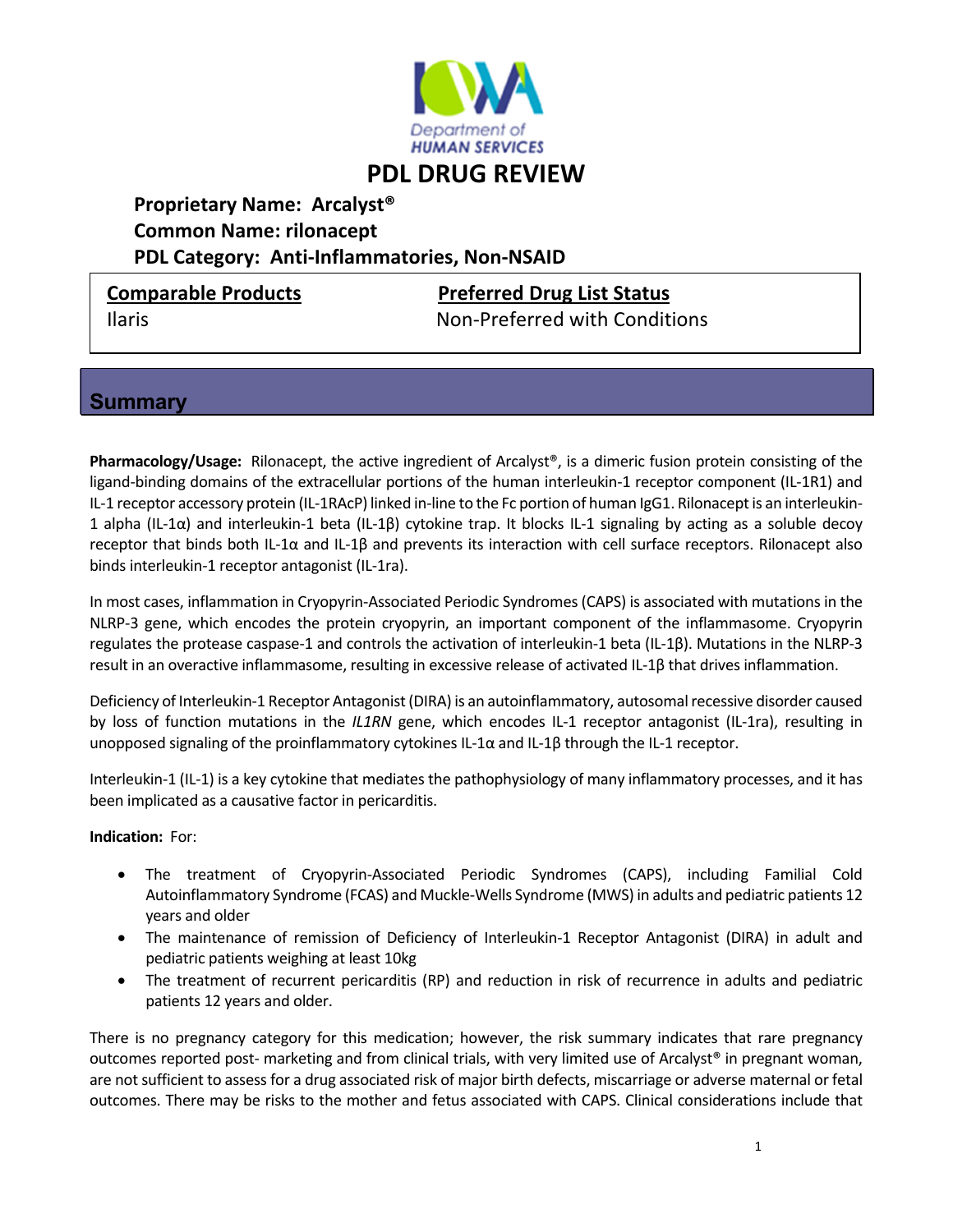published data suggest that increased maternal levels of interleukin (IL)-1β, which induces inflammation that occurs in CAPS, may be associated with pre‐term birth. The safety and efficacy of use have not been established in pediatric patients less than 12 years of age for CAPS and RP. The safety and efficacy of use have not been established in pediatric patients weighing less than 10kg for maintenance of remission of DIRA.

**Dosage Form:** For injection: 220mg of lyophilized powder for reconstitution in single‐dose vials. Reconstitute each single-dose vial with 2.3ml of preservative-free Sterile Water for Injection (supplied separately) prior to administration of the drug. A volume of up to 2ml can be withdrawn, which is designed to deliver 160mg for SC administration only. Thus, after reconstitution, each vial contains rilonacept 80mg/ml. No preservatives are present.

**Recommended Dosage:** For subcutaneous use only. Rotate the sites for injection, such as the abdomen, thigh, or upper arm. Injections should never be administered at sites that are bruised, red, tender, or hard. Store in refrigerator. After reconstitution, may be kept at room temperature, but keep it protected from light and use the solution within 3 hours after reconstitution. Discard unused portions.

*With CAPS and recurrent pericarditis for adults*, start treatment with a loading dose of 320mg delivered as two, 2ml SC injections of 160mg each, administered on the same day at two different injection sites. Continue dosing with a once‐weekly injection of 160mg administered as a single, 2ml subcutaneous injection. *For pediatric patients 12 to 17 years*, start treatment with a loading dose of 4.4mg/kg, up to a maximum dose of 320mg, administered as one or two SC injections, not to exceed single‐injection volume of 2ml per injection site. If the initial dose is given astwo injections, administer on the same day at two different sites. Continue dosing with a once-weekly injection of 2.2mg/kg, up to a maximum of 160mg, administered as a single SC injection, up to 2ml.

*With maintenance of remission of DIRA for adults*, the recommended dose is 320mg once weekly, administered as two SC injections on the same day at two different sites with a maximum single-injection volume of 2ml. Arcalyst® should not be given more often than once weekly. *For pediatric patients weighing 10kg or more*, the recommended dose is 4.4mg/kg (up to a maximum of 320mg) once weekly, administered as one or two SC injections with a maximum single‐injection volume of 2ml. If the dose is given as two injections, administer both on the same day, each one at a different site. When switching from another IL‐1 blocker, discontinue the IL‐1 blocker and begin Arcalyst® treatment at the time of the next dose.

No studies have been conducted to evaluate the pharmacokinetics of rilonacept administered SC in patients with renal or hepatic impairment.

**Drug Interactions:** Specific drug interaction studies have not been conducted with Arcalyst®. Concomitant administration of another drug that blocks IL‐1 with a TNF‐blocking agent in another patient population has been associated with an increased risk of serious infections and an increased risk of neutropenia. The concomitant use of Arcalyst® with TNF‐blocking agents may also result in similar toxicities and is not recommended. The concomitant use of Arcalyst® with other drugs that block IL-1 has not been studied. Based on the potential for pharmacologic interactions between rilonacept and a recombinant IL-1ra, concomitant administration of Arcalyst® and other agents that block IL‐1 or its receptors is not recommended.

The formation of CYP450 enzymes is suppressed by increased levels of cytokines (e.g. IL‐1) during chronic inflammation. Thus, it is expected that for a molecule that binds to IL-1, such as rilonacept, the formation of CYP450 enzymes could be normalized. This is clinically relevant for CYP450 substrates with a narrow therapeutic index, where the dose is individually adjusted (e.g. warfarin). Upon initiation of Arcalyst® in patients being treated with these types of medicinal products, therapeutic monitoring of the effect or drug concentration should be performed, and the individual dose of the medicinal product may need to be adjusted.

**Box Warning:** There is no box warning associated with this product.

Common Adverse Drug Reactions: Listed % incidence for adverse drug reactions= reported % incidence for drug (Arcalyst®) minus reported % incidence for placebo in patients with CAPS. Please note that an incidence of 0% means *the incidence was the same as or less than the placebo.* The most frequently reported adverse events included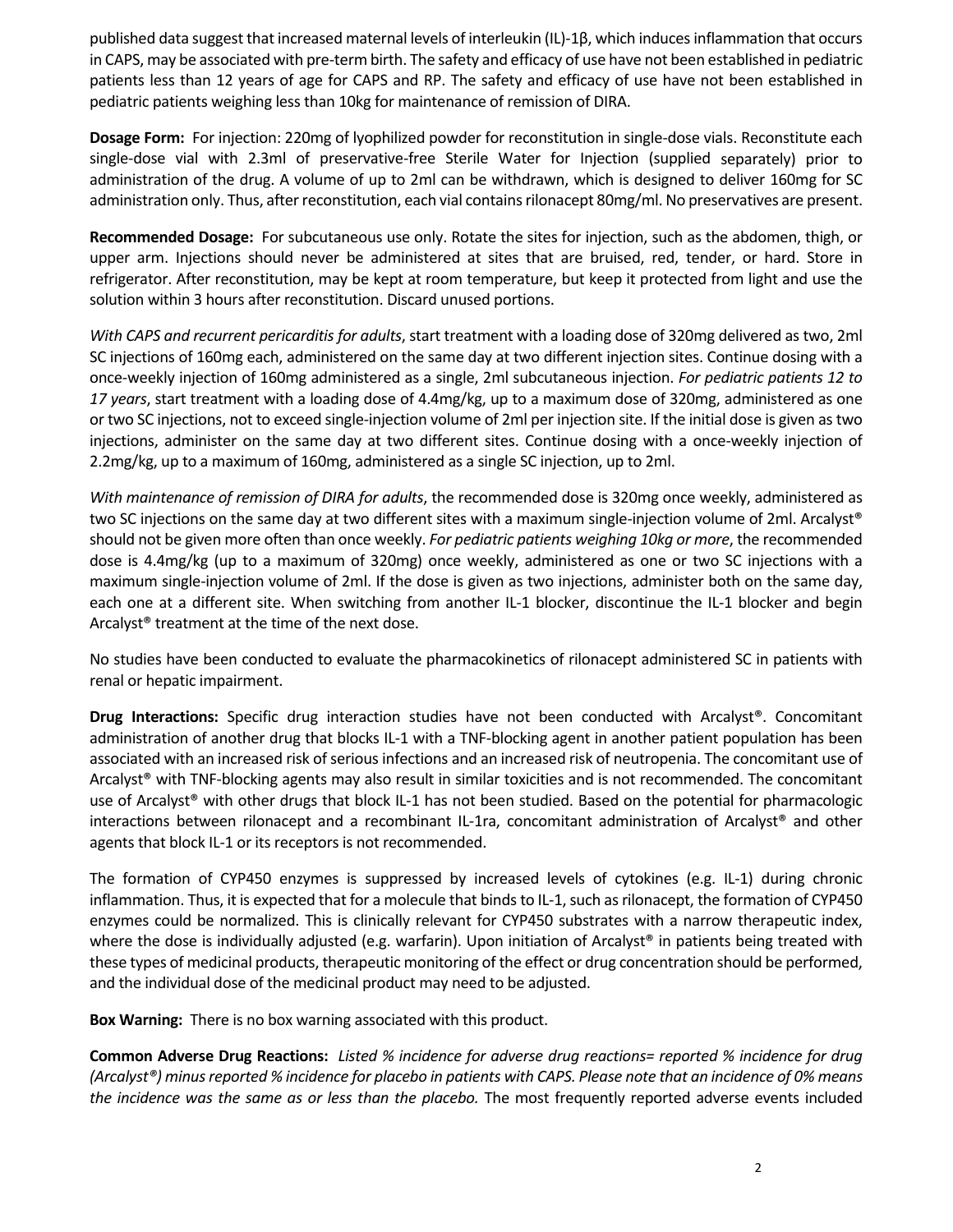injection site reactions (35%), upper respiratory tract infection (22%), nausea (0%), diarrhea (0%), sinusitis (5%), abdominal pain upper (0%), cough (9%), hypoesthesia (9%), stomach discomfort (0%) and urinary tract infection (0%).

Interleukin‐1 (IL‐1) blockade may interfere with the immune response to infections. Treatment with another medication that works through inhibition of IL‐1 has been associated with an increased risk of serious infections, and serious infections have been reported in patients taking Arcalyst®. There was a greater incidence of infections in CAPS and RP patients on Arcalyst® compared with placebo. Arcalyst® is not recommended for use with TNF inhibitors because this may increase the risk of serious infections. In addition, drugs that affect the immune system by blocking TNF have been associated with an increased risk of reactivation of latent tuberculosis (TB). It is possible that taking drugs such as Arcalyst<sup>®</sup> that block IL-1 increases the risk of TB or other atypical or opportunistic infections. Refer to current practice guidelines for evaluation and treatment of possible latent TB infections before starting therapy with Arcalyst®. Furthermore, treatment with Arcalyst® should not be started in patients with an active or chronic infection. Discontinue Arcalyst® if a patient develops a serious infection.

The impact of treatment with Arcalyst<sup>®</sup> on the development of malignancies is not known. Treatment with immunosuppressants, including Arcalyst®, may result in an increase in the risk of malignancies.

Hypersensitivity reactions associated with Arcalyst® occurred in clinical trials. If a hypersensitivity reaction occurs, discontinue Arcalyst® and start appropriate therapy.

Cholesterol and lipid levels may be reduced in patients with chronic inflammation. Increases in non‐fasting lipid profile parameters occurred in patients treated with Arcalyst® in clinical trials. Monitor patient's lipid profiles and consider lipid‐lowering therapies if needed, based on cardiovascular risk factors and current guidelines.

Since no data are available on the risks of secondary transmission of infection by live vaccines in patients receiving Arcalyst®, avoid administration of live vaccines during treatment with Arcalyst®. No data are available on the effectiveness of vaccines in patients receiving Arcalyst®. Since Arcalyst® may interfere with normal immune response to new antigens, vaccines may not be effective in patients receiving Arcalyst®. Furthermore, because IL-1 blockade may interfere with immune response to infections, it is recommended that prior to initiation of therapy with Arcalyst<sup>®</sup>, adult and pediatric patients receive all recommended vaccinations, as per current immunization guidelines, including pneumococcal vaccine and inactivated influenza vaccine.

**Contraindications:** There are no contraindications listed with this product.

**Manufacturer:** By Kiniksa Pharmaceuticals (UK), Ltd. A registered trademark of Regeneron Pharmaceuticals

**Analysis:** *The safety and efficacy of Arcalyst® forthe treatment of CAPS* was demonstrated in a randomized, double‐ blind, placebo-controlled study with two parts (A and B) conducted sequentially in the same patients with Familial Cold Autoinflammatory Syndrome (FCAS) and Muckle‐Wells Syndrome (MWS).

Part A was a 6-week, randomized, double-blind, parallel-group period comparing Arcalyst® to placebo. Part B followed immediately after Part A and consisted of a 9-week, patient-blind period during which all patients received Arcalyst® 160mg weekly, followed by a 9‐week double‐blind, randomized withdrawal period in which patients were randomly assigned to either remain on Arcalyst<sup>®</sup> 160mg weekly or to receive placebo. Patients were then given an option to enroll in a 24-week, open-label treatment extension phase in which all patients were treated with Arcalyst® 160mg weekly.

Using a daily diary questionnaire, patients rated the following 5 signs and symptoms of CAPS, including joint pain, rash, feeling of fever/chills, eye redness/pain, and fatigue, each on a scale of 0 (none, no severity) to 10 (very severe). The study evaluated the mean symptom score using the change from baseline to the end of treatment.

The changes in mean symptom scores for the randomized parallel‐group period (Part A) and the randomized withdrawal period (Part B) of the study can be seen in the table below, which was adapted from the prescribing information. Arcalyst®‐treated patients had a larger reduction in the mean symptom score in Part A compared to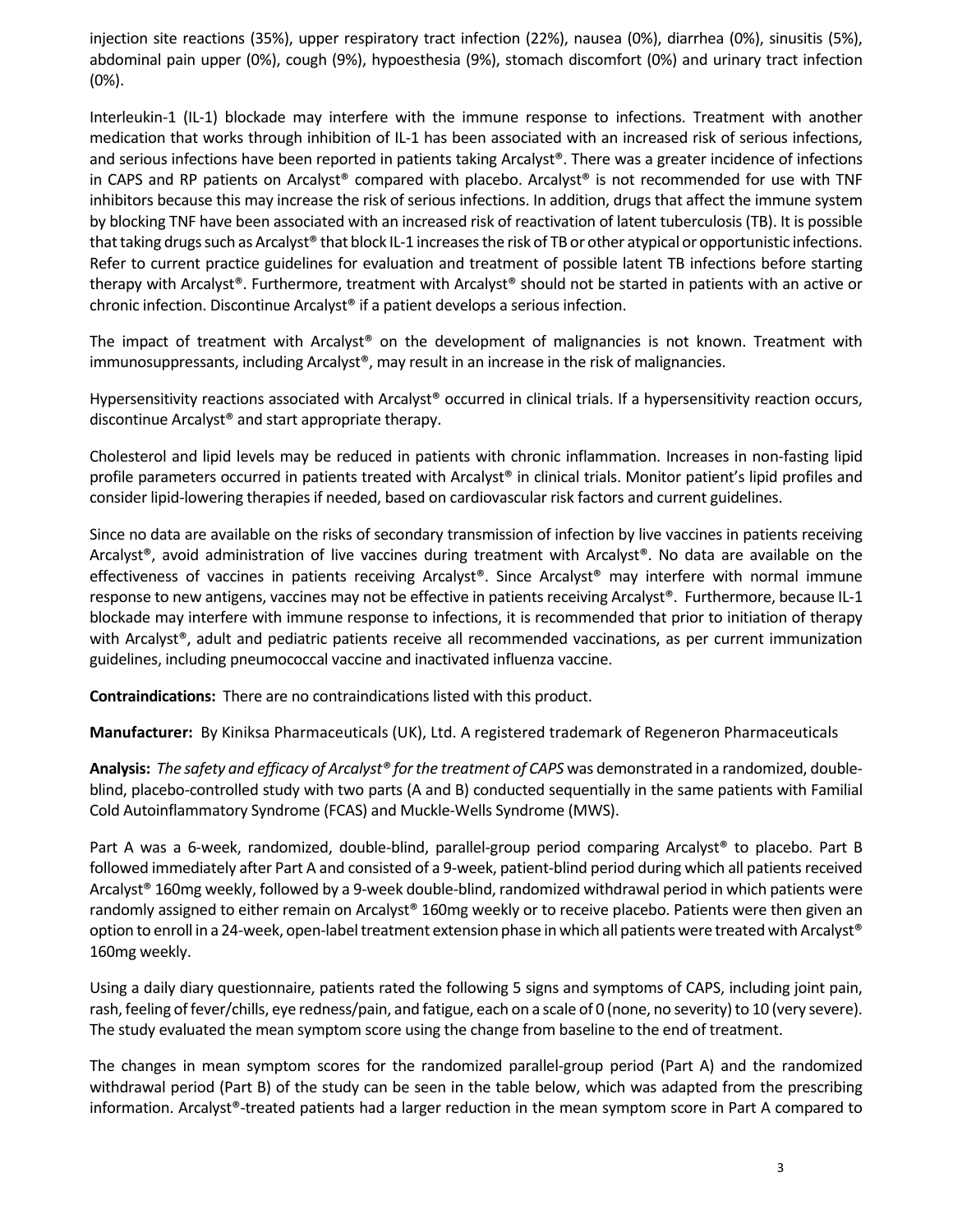placebo‐treated patients, In Part B, mean symptom scores increased more in patients withdrawn to placebo compared to patients who remained on Arcalyst®.

| <b>Mean Symptom Scores</b>                              |                            |                                   |                                                                  |                     |                                   |  |  |  |
|---------------------------------------------------------|----------------------------|-----------------------------------|------------------------------------------------------------------|---------------------|-----------------------------------|--|--|--|
| Part A                                                  | <b>Placebo</b><br>$(N=24)$ | Arcalyst <sup>®</sup><br>$(N=23)$ | Part B                                                           | Placebo<br>$(N=23)$ | Arcalyst <sup>®</sup><br>$(N=22)$ |  |  |  |
| <b>Pre-treatment Baseline</b><br>period (weeks -3 to 0) | 2.4                        | 3.1                               | Active Arcalyst <sup>®</sup> baseline<br>period (weeks 13 to 15) | 0.2                 | 0.3                               |  |  |  |
| <b>Endpoint Period</b><br>(weeks 4 to 6)                | 2.1                        | 0.5                               | <b>Endpoint Period</b><br>(weeks 22 to 24)                       | 1.2                 | 0.4                               |  |  |  |
| $LS2$ mean change from<br>baseline to endpoint          | $-0.5$                     | $-2.4$                            | $LS2$ mean change from<br>baseline to endpoint                   | 0.9                 | 0.1                               |  |  |  |
| 95% CI for difference<br>between treatments             | $(-2.4, -1.3)^{1}$         |                                   | 95% CI for difference<br>between treatment groups                | $(-1.3, -0.4)^1$    |                                   |  |  |  |

 $1$  A confidence interval (CI) lying entirely below zero indicates a statistical difference favoring Arcalyst® versus placebo

 $2$  Least squares; differences are adjusted using an analysis of covariance model with terms for treatment and Part A baseline

Improvement in symptoms scores was noted within several days of initiation of Arcalyst<sup>®</sup> therapy in most patients.

In Part A, patients treated with Arcalyst® experienced more improvement in each of the 5 components of the composite endpoint (joint pain, rash, feeling of fever/chills, eye redness/pain, and fatigue) than placebo‐treated patients.

In Part A, a higher proportion of patients in the Arcalyst<sup>®</sup> group experienced improvement from baseline in the composite score by at least 30% (96% vs 29% of patients), by at least 50% (87% vs 8%), and by at least 75% (70% vs 0%) compared to the placebo group.

Serum Amyloid A (SAA) and C‐Reactive Protein (CRP) levels are acute phase reactants that are typically elevated in patients with CAPS with active disease. During Part A, mean levels of CRP decreased versus baseline for the Arcalyst® treated patients, while there was no change for those on placebo. Arcalyst® also led to a decrease in SAA versus baseline to levels within the normal range. Results can be seen in the table below, which was adapted from the prescribing information.

| Part A                         | Arcalyst <sup>®</sup> | Placebo  |  |
|--------------------------------|-----------------------|----------|--|
| SAA (normal range 0.7-6.4mg/L) | $N=22$                | $N = 24$ |  |
| Pre-treatment baseline         | 60                    | 110      |  |
| Week 6                         | 4                     | 110      |  |
| CRP (normal range 0.0-8.4mg/L) | $N = 21$              | $N = 24$ |  |
| Pre-treatment baseline         | 22                    | 30       |  |
| Week 6                         |                       | 28       |  |

During the open‐label extension, reductions in mean symptoms scores, serum CRP, and serum SAA levels were maintained for up to one year.

The safety and efficacy of Arcalyst® for the maintenance of remission of Deficiency of Interluekin-1 Receptor Antagonist (DIRA) were demonstrated in a 2-year, open-label study that included 6 pediatric patients who previously experienced clinical benefit from daily injections of an IL‐1 receptor antagonist, anakinra. The study population included patients with a loss‐of‐function *IL1RN* mutations. Included patients had a median age at baseline of 4. 8 years (range 3.3 to 6.2) and stopped anakinra treatment 24 hours before Arcalyst® was initiated.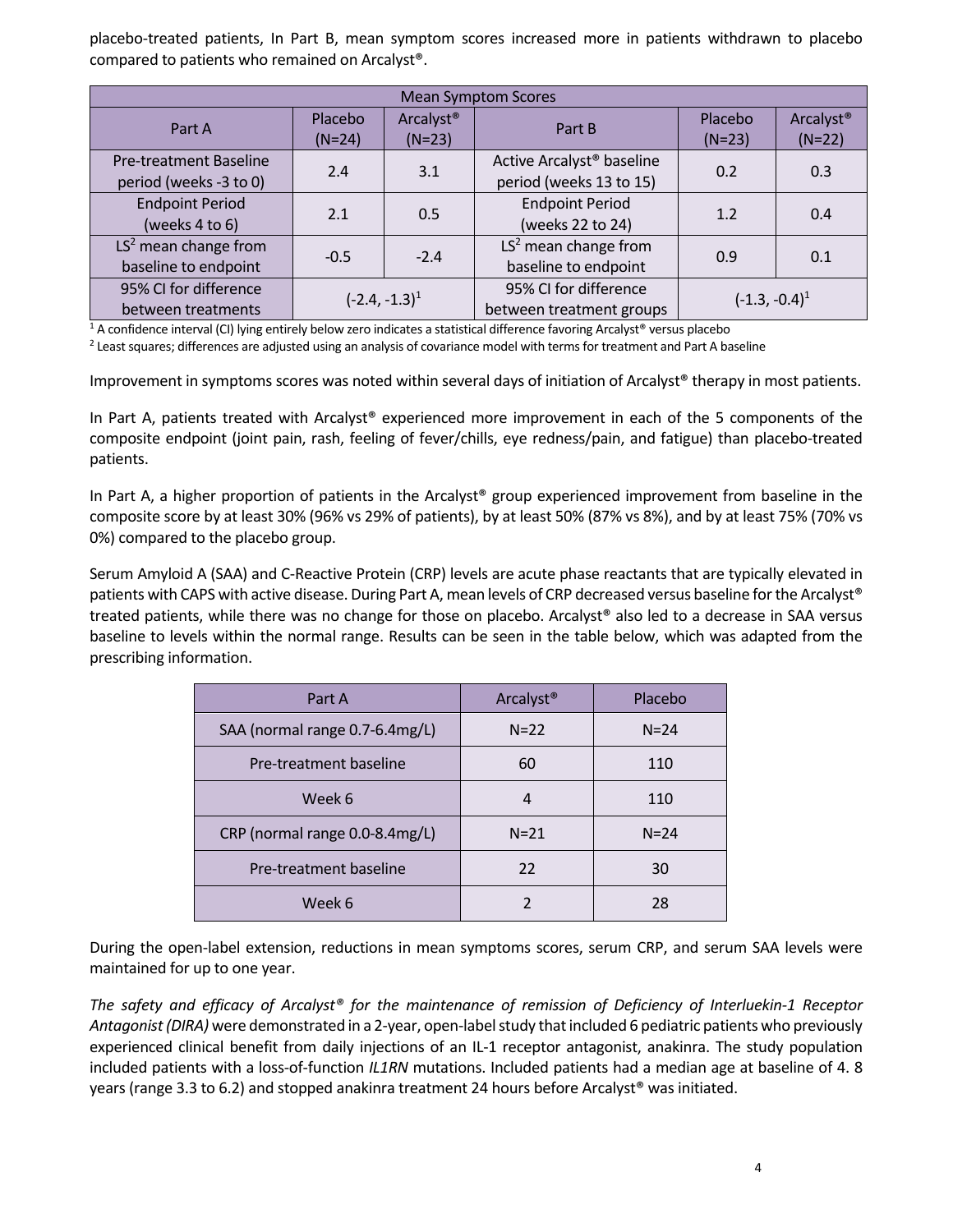Remission was defined using the criteria of a diary score of <0.5 (reflecting no fever, skin rash, and bone pain), acute phase reactants(˂0.5mg/dL CRP), absence of objective skin rash, and no radiological evidence of active bone lesions. After a loading dose of Arcalyst® 4.4mg/kg SC, patients received a once-weekly maintenance dose of 2.2mg/kg and were assessed for remission and possible dose escalation. During the first 3 months of Arcalyst® at the 2.2mg/kg dose, five of the 6 patients exhibited recurrence of pustular rash and thus the dose was escalated to 4.4mg/kg once weekly and the one patient remained on the 2.2mg/kg once-weekly dose. All patients met the primary endpoint of the study, remission at 6 months and sustained the remission for the remainder of the 2‐year study. No patient required steroid use during the study.

*The safety and efficacy of Arcalyst® for recurrent pericarditis* were assessed in a phase 3, double‐blind, placebo‐ controlled, randomized withdrawal, multinational study (RHAPSODY) that consisted of a 12‐week run‐in followed by a double-blind, placebo-controlled, randomized withdrawal period. In the run-in period, adults received a loading dose of Arcalyst® 320mg followed by 160mg weekly. Patients between 12 and 17 years of age received a loading dose of 4.4mg/kg followed by 2.2mg/kg weekly. During the run‐in period, patients tapered and discontinued standard-of-care therapies. In the withdrawal period, patients were randomized to remain on Arcalyst<sup>®</sup> 160mg weekly or to receive placebo. The randomized withdrawal period continued until the pre-specified number of primary efficacy endpoint events (pericarditis recurrence) had accrued.

Patients recorded scores for pericarditis pain in a daily dairy using the 0 to 10 numeric rating scale (NRS) score. Measurements of CRP, electrocardiograms, and echocardiograms were conducted at intervals during study visits and to assess pericarditis recurrence. Patients who experienced pericarditis recurrence were eligible for open‐label Arcalyst® (bailout).

A total of 86 patients(mean age 45 years, 57% females) with symptomatic pericarditisrecurrence were enrolled and received study treatment. Of these, 73 (85%) had a diagnosis of 'idiopathic' pericarditis, and the remainder post‐ cardiac injury pericarditis. The mean duration of disease was 2.4 years with a mean of 4.4 pericarditis events per year including the qualifying pericarditis event (0‐10 point NRS ≥4 and CRP ≥1mg/dL). Mean qualifying NRS pain score was 6.2 and mean qualifying CRP level was 6.2mg/dl. During the run-in period, daily NRS pain scores and CRP levels decreased.

Time to treatment response (NRS ≤2 and CRP ≤0.5mg/dl) can be seen in the table below, which was adapted from the prescribing information. The median time to treatment response was 5.0 days. All patients were required to taper off standard‐of‐care pericarditis medications before randomization, and median time to rilonacept monotherapy was 7.9 weeks during the run‐in period. Of the 86 patients enrolled, 41 (48%) were on treatment with corticosteroids at baseline (mean treatment duration of 20 weeks).

| Time to Treatment Response: Run-in Period            | Arcalyst <sup>®</sup> (N=86) |  |
|------------------------------------------------------|------------------------------|--|
| Subjects with baseline NRS score >2 or CRP >0.5mg/dl | 79                           |  |
| Subjects achieving treatment response                | 77 (97%)                     |  |
| Days to treatment response                           |                              |  |
| Time to monotherapy                                  | 8 weeks                      |  |

The primary efficacy endpoint was time to first adjudicated pericarditis recurrence (based on pain, CRP, and clinical signs) in the event‐driven withdrawal period. Of 61 patients randomized, 23 patients (74%) in the placebo arm had a recurrence compared with 2 patients (7%) in the rilonacept arm who temporarily discontinued treatment for 1‐3 doses. The median time‐to‐recurrence on rilonacept could not be estimated because too few events occurred and was 8.6 weeks on placebo with a hazard ratio of 0.04 (p<0.0001); rilonacept reduced the risk of recurrence by 96%.

The two recurrence events in the rilonacept group happened in association with temporary interruptions of the trialdrug regimen, of one to three weekly doses. In the placebo group, all 23 patients who had pericarditis recurrence received bailout rilonacept, with resolution of the episodes.